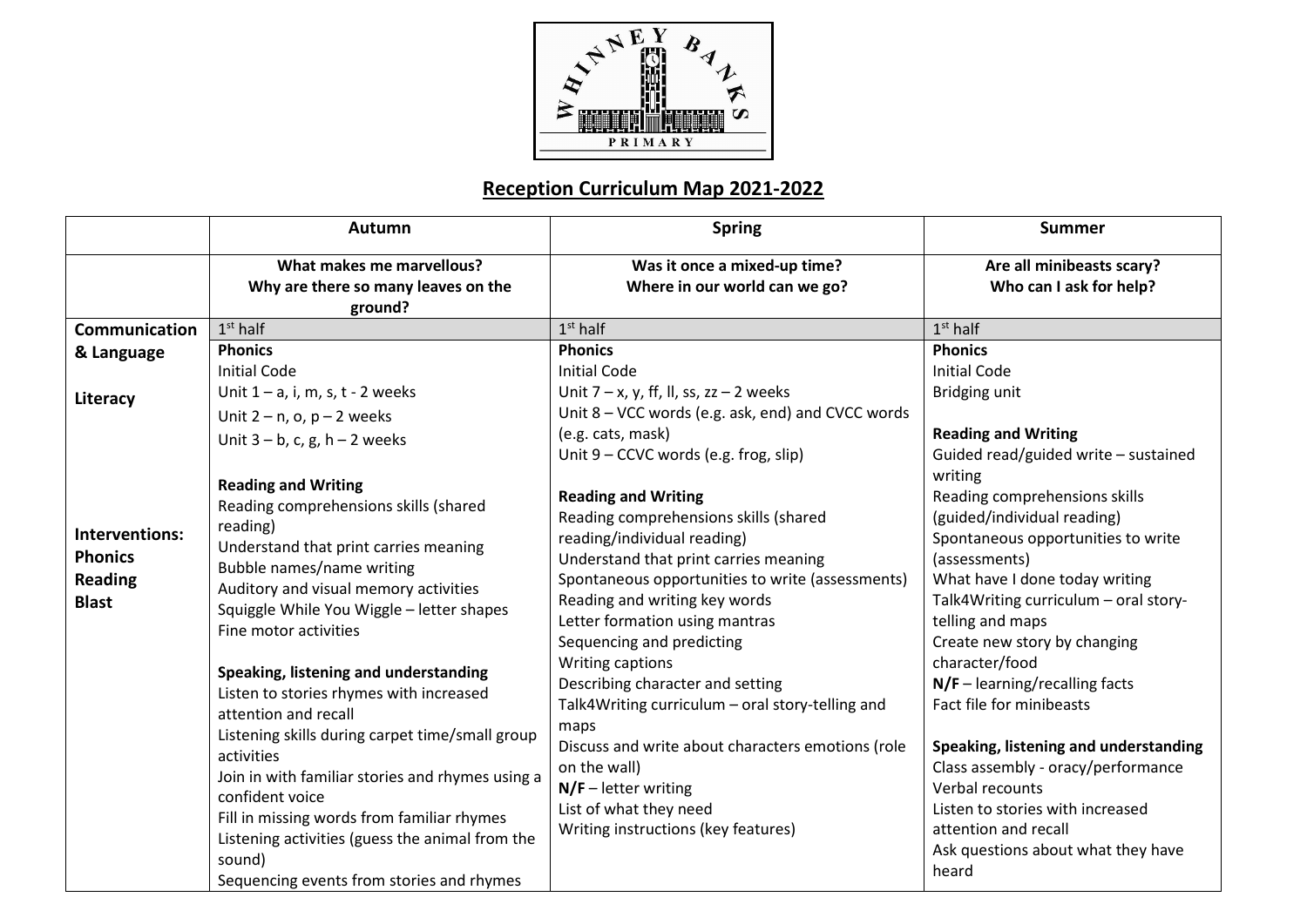| Talking about ourselves<br>Use recently introduced vocabulary during<br>discussions<br><b>Books</b><br>I Am Too Absolutely Small for School<br>What Makes Me a Me<br>The baby who wouldn't go to bed                                                                                                                                                                               | Speaking, listening and understanding<br>Verbal recounts<br>Re-tell a familiar story orally<br>Listen to stories with increased attention and recall<br>Use recently introduced vocabulary during<br>discussions<br><b>Books</b><br><b>Goldilocks and the Three Bears</b><br>Honestly Red Riding Hood was Rotten!<br>Jack and the Incredibly Mean Stalk                                                                        | Follow instructions containing several<br>ideas or actions<br>Use recently introduced vocabulary<br>during discussions<br>Use past, present and future tenses in<br>their discussions.<br><b>Books</b><br><b>Mad About Minibeasts</b><br>The Very Hungry Caterpillar<br>The Wooly Bear Caterpillar                                                           |
|------------------------------------------------------------------------------------------------------------------------------------------------------------------------------------------------------------------------------------------------------------------------------------------------------------------------------------------------------------------------------------|--------------------------------------------------------------------------------------------------------------------------------------------------------------------------------------------------------------------------------------------------------------------------------------------------------------------------------------------------------------------------------------------------------------------------------|--------------------------------------------------------------------------------------------------------------------------------------------------------------------------------------------------------------------------------------------------------------------------------------------------------------------------------------------------------------|
| $2nd$ half                                                                                                                                                                                                                                                                                                                                                                         | $2nd$ half                                                                                                                                                                                                                                                                                                                                                                                                                     | $2nd$ half                                                                                                                                                                                                                                                                                                                                                   |
| <b>Phonics</b><br><b>Initial Code</b><br>Recap<br>Unit $4-d$ , e, f, v - 2 weeks                                                                                                                                                                                                                                                                                                   | <b>Phonics</b><br><b>Initial Code</b><br>Unit 10 - CCVCC words (e.g. drank), CCCVC words<br>(e.g. split)                                                                                                                                                                                                                                                                                                                       | <b>Phonics</b><br><b>Initial Code</b><br>Bridging unit                                                                                                                                                                                                                                                                                                       |
| Unit $5 - k$ , l, r, u - 2 weeks                                                                                                                                                                                                                                                                                                                                                   | Unit $11 - sh$ , ch, th, ck, wh, ng, qu and                                                                                                                                                                                                                                                                                                                                                                                    | <b>Reading and Writing</b>                                                                                                                                                                                                                                                                                                                                   |
| Unit $6 - j$ , w, $z - 2$ weeks                                                                                                                                                                                                                                                                                                                                                    | consolidation                                                                                                                                                                                                                                                                                                                                                                                                                  | Guided read/guided write - sustained<br>writing                                                                                                                                                                                                                                                                                                              |
| <b>Reading and Writing</b><br>Reading comprehensions skills (shared<br>reading)<br>Understand that print carries meaning<br>Bubble names/name writing<br>Auditory & visual memory activities<br>Squiggle While You Wiggle - letter shapes<br>Letter formation<br>Labels and lists<br><b>NF</b> Learning facts (actions)<br>Labelling<br>Create own information videos with actions | <b>Reading and Writing</b><br>Reading comprehensions skills (shared<br>reading/individual reading)<br>Understand that print carries meaning<br>Spontaneous opportunities to write (assessments)<br>Reading and writing simple words<br>Letter formation<br>Talk4Writing curriculum - oral story-telling and<br>maps<br>Create own story changing character/setting<br>Speaking, listening and understanding<br>Verbal recounts | Reading comprehensions skills<br>(guided/individual reading)<br>Spontaneous opportunities to write<br>(assessments)<br>What have I done today writing<br>$N/F$ – labelling<br>Writing simple facts<br>Speaking, listening and understanding<br>This is Us - oracy/performance<br>Verbal recounts<br>Listen to stories with increased<br>attention and recall |
| Speaking, listening and understanding<br>Recording videos - oracy/performance<br>Listen to stories with increased attention and<br>recall<br>Explain what is happening and anticipates<br>what might happen next<br>Re-tell a simple past event in correct order                                                                                                                   | Retell a familiar story orally<br>Listen to stories with increased attention and recall<br>Use recently introduced vocabulary during<br>discussions<br><b>Books</b><br>The Girl the Bear and the Magic Shoes<br>The Flying Bath                                                                                                                                                                                                | Ask questions about what they have<br>heard<br>Follow instructions containing several<br>ideas or actions<br>Use recently introduced vocabulary<br>during discussions<br>Use past, present and future tenses in<br>their discussions                                                                                                                         |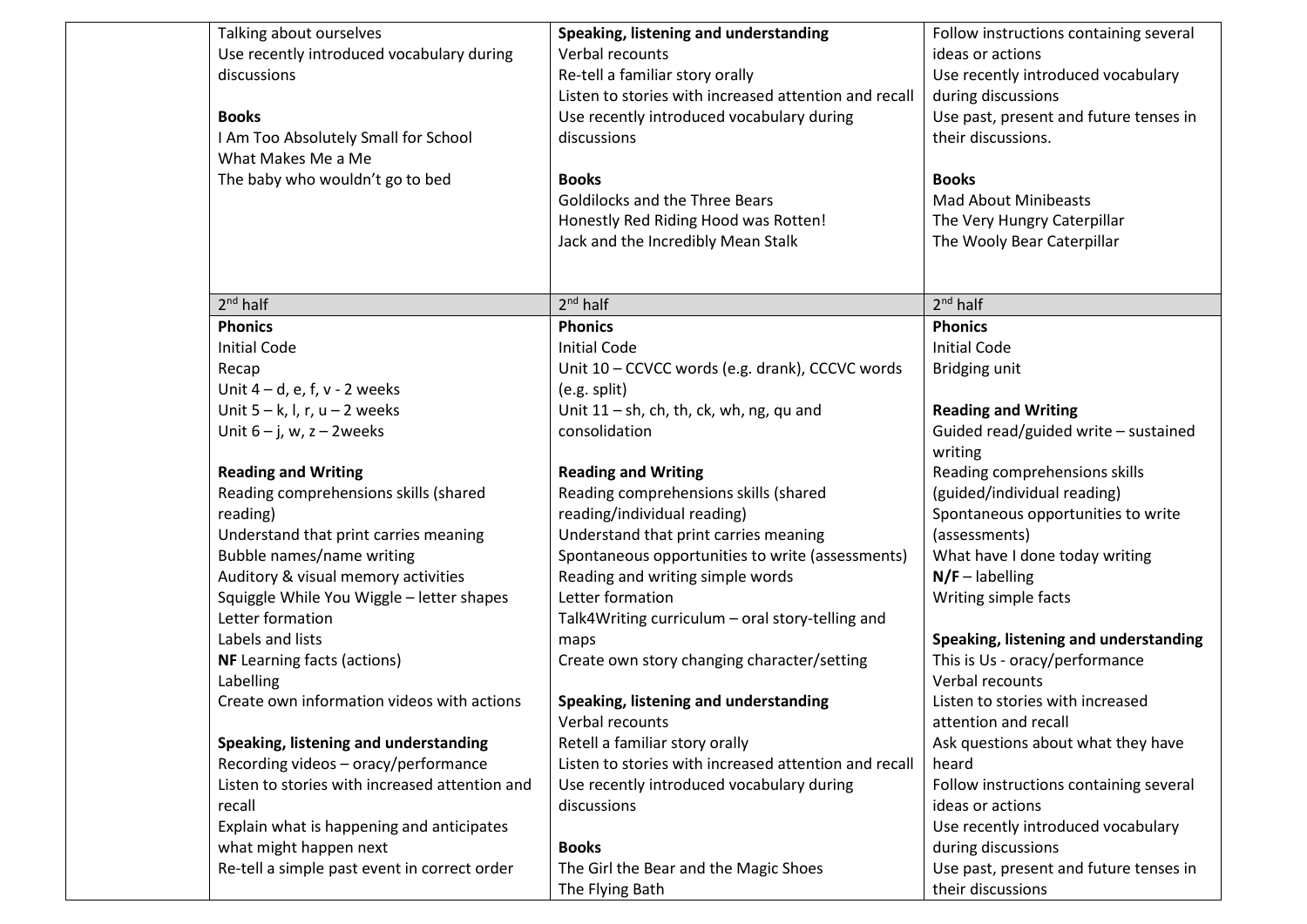|              | Use recently introduced vocabulary during<br>discussions<br>Nativity/Christmas<br><b>Books</b><br>My world, my seasons<br>Leafy the Leaf That Wouldn't Leave                                                                                                                                                                                                                                                                                                                                                                                                                                                                                                                                    | The Hundred Decker Bus                                                                                                                                                                                                                                                                                                                                                                                                                                                                                                                                                                                                                                                                                                                                                                              | <b>Books</b><br>Non-fiction people who help us books<br><b>Farmer Duck</b>                                                                                                                                                                                                                                                                                                                                                                                                                                      |
|--------------|-------------------------------------------------------------------------------------------------------------------------------------------------------------------------------------------------------------------------------------------------------------------------------------------------------------------------------------------------------------------------------------------------------------------------------------------------------------------------------------------------------------------------------------------------------------------------------------------------------------------------------------------------------------------------------------------------|-----------------------------------------------------------------------------------------------------------------------------------------------------------------------------------------------------------------------------------------------------------------------------------------------------------------------------------------------------------------------------------------------------------------------------------------------------------------------------------------------------------------------------------------------------------------------------------------------------------------------------------------------------------------------------------------------------------------------------------------------------------------------------------------------------|-----------------------------------------------------------------------------------------------------------------------------------------------------------------------------------------------------------------------------------------------------------------------------------------------------------------------------------------------------------------------------------------------------------------------------------------------------------------------------------------------------------------|
| <b>Maths</b> | $1st$ half<br><b>Numbers</b><br>Active counting<br>Counting on from a given number<br>Counting claps/jumps/stamps<br>Reciting numerals 0-10<br>Recognising numerals 0-10<br>Counting out objects from a larger group to<br>match a numeral<br>Comparing two groups of objects and saying<br>which is more/less<br>Introducing numbers 1 to 5 (using number<br>blocks/fingers)<br>Talk around different ways of representing a<br>number<br>Shape, space and measures<br>2D shapes - recognition and naming (to create<br>clock picture)<br>Positional language (farm animals)<br>Big/small (link to Humpty Dumpty's wall)<br>Talk about long/short and heavy/light<br>Creates repeated patterns | $1st$ half<br>Daily: Numerals - mantras, writing, reading,<br>counting up to 20<br>Active counting<br><b>Numbers</b><br>Counting 1 to 20<br>Counting up/down from a given number<br>Recognise numbers to 10/20 - use of number line<br>and problem solving<br>1 more/1 less to 10<br>Counting irregular objects that can be moved<br>Estimates amounts of objects<br>Finds the total number of items in two groups<br>Introduce addition vocabulary (add, plus, total,<br>more)<br>Introduce addition number sentence<br>Number line to count up and down<br>Shape, space and measures<br>2D shapes - naming and recognising (oral simple<br>description)<br>Uses the language of length, height and capacity<br>Compare and order the length and height of<br>everyday objects<br>Days of the week | $1st$ half<br>Daily: Numerals - 20 and beyond,<br>Counting in 2s<br>Number bonds to 5<br><b>Numbers</b><br>1 less/2 less<br><b>Practical subtraction</b><br>Taking away using 'numicon'<br>Explore $+$ and $-$ sign and vocabulary<br>(add, more, plus, total, take way,<br>subtract, less)<br>Creating and writing own number<br>sentences<br>Shape, space and measures<br>Problem solving using shapes<br>Small world map making<br>Use the language of weight<br>Times of the day<br>Ordering daily routines |
|              | $2nd$ half<br>Daily: Numerals - mantras, writing, reading,<br>counting up to 10<br>Active counting                                                                                                                                                                                                                                                                                                                                                                                                                                                                                                                                                                                              | $2nd$ half<br>Daily: Numerals to 10 and beyond/ teen<br>recognition,1 more/1 less<br>Counting from given number/counting backwards                                                                                                                                                                                                                                                                                                                                                                                                                                                                                                                                                                                                                                                                  | $2nd$ half<br>Daily: Counting to 20 and beyond<br>Recognising patterns/sequences<br>Counting in 2s/up/down                                                                                                                                                                                                                                                                                                                                                                                                      |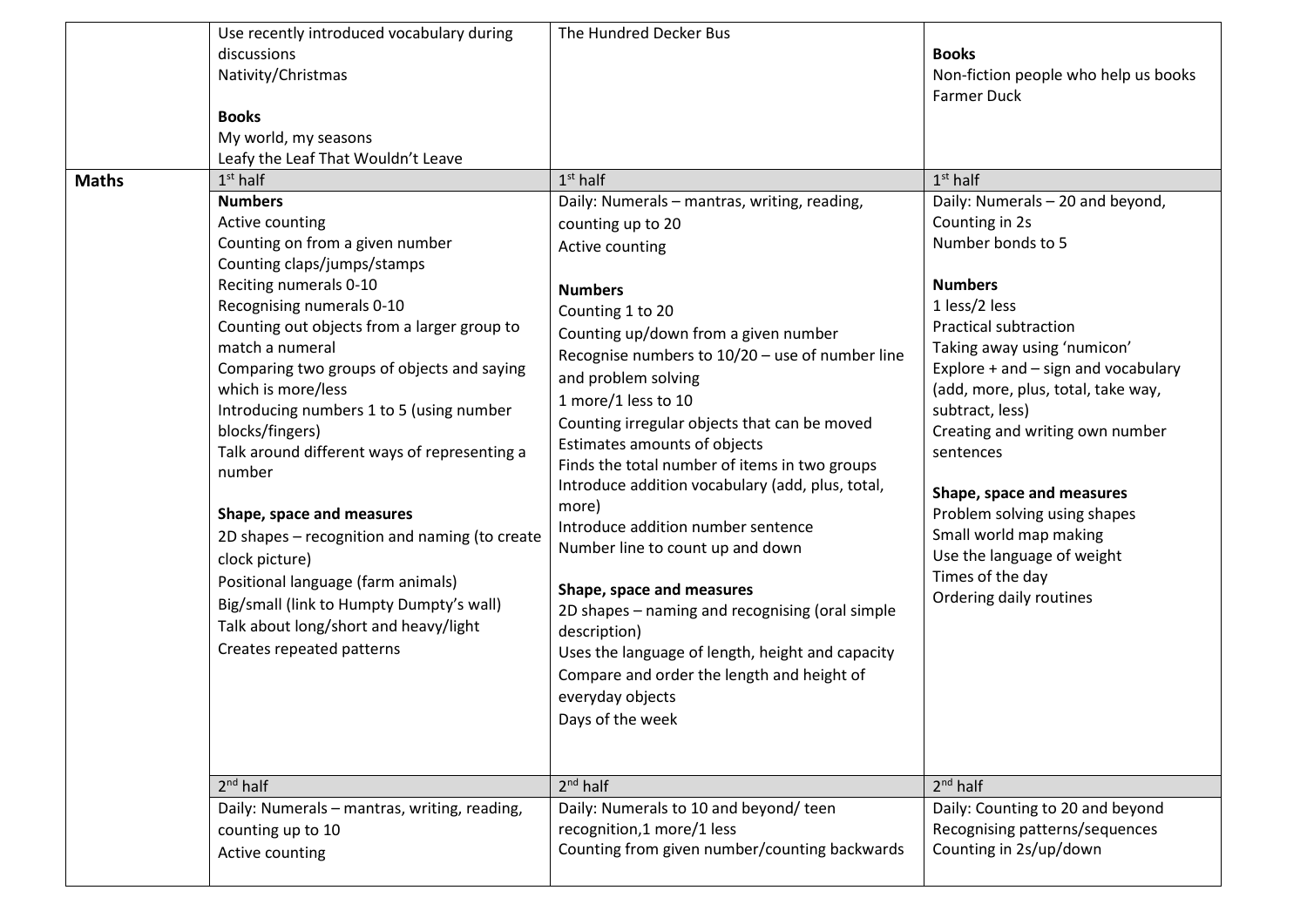| <b>Numbers</b><br>Compares 2 groups of up to 5 objects<br>Recognises groups of numbers up to 5<br>Number recognition to 10<br>Number formation<br>Daily talk around different ways of<br>representing a number<br>Counting cars, colours, people walking by -<br>children to tally things they can see<br>Making groups of a given number<br>1 more than the one before<br>Shape, space and measures<br>Daily talk around today the day is<br>Daily talk about events of the day<br>Shapes in the environment<br>Shape pictures<br>Repeating patterns | <b>Numbers</b><br>Number lines and 100 squares<br>Recognising larger numbers/teens<br>Addition<br>Completing number sentences and recording<br>Creating and writing own number sentences<br>Estimation<br>1 less/counting backwards<br>Shape, space and measures<br>3D shape – cube, cuboid, pyramid, cylinder, cone<br>Shapes and patterns in the environment | <b>Numbers</b><br>Number bonds to 5<br>Numicon - finding all the ways to make<br>10<br>Number sentences + and - consolidation<br>Word problems<br><b>Doubling</b><br>Compare quantities to 10<br>Shape, space and measures<br>Recognising patterns/sequences<br>Capacity - full/half full<br>Measuring $-$ graphs/pictograms to<br>record<br>Sharing/halving - practically using<br>playdough and baking<br>2D/3D shape revision<br>Assessments/quick starts |
|-------------------------------------------------------------------------------------------------------------------------------------------------------------------------------------------------------------------------------------------------------------------------------------------------------------------------------------------------------------------------------------------------------------------------------------------------------------------------------------------------------------------------------------------------------|----------------------------------------------------------------------------------------------------------------------------------------------------------------------------------------------------------------------------------------------------------------------------------------------------------------------------------------------------------------|--------------------------------------------------------------------------------------------------------------------------------------------------------------------------------------------------------------------------------------------------------------------------------------------------------------------------------------------------------------------------------------------------------------------------------------------------------------|
|-------------------------------------------------------------------------------------------------------------------------------------------------------------------------------------------------------------------------------------------------------------------------------------------------------------------------------------------------------------------------------------------------------------------------------------------------------------------------------------------------------------------------------------------------------|----------------------------------------------------------------------------------------------------------------------------------------------------------------------------------------------------------------------------------------------------------------------------------------------------------------------------------------------------------------|--------------------------------------------------------------------------------------------------------------------------------------------------------------------------------------------------------------------------------------------------------------------------------------------------------------------------------------------------------------------------------------------------------------------------------------------------------------|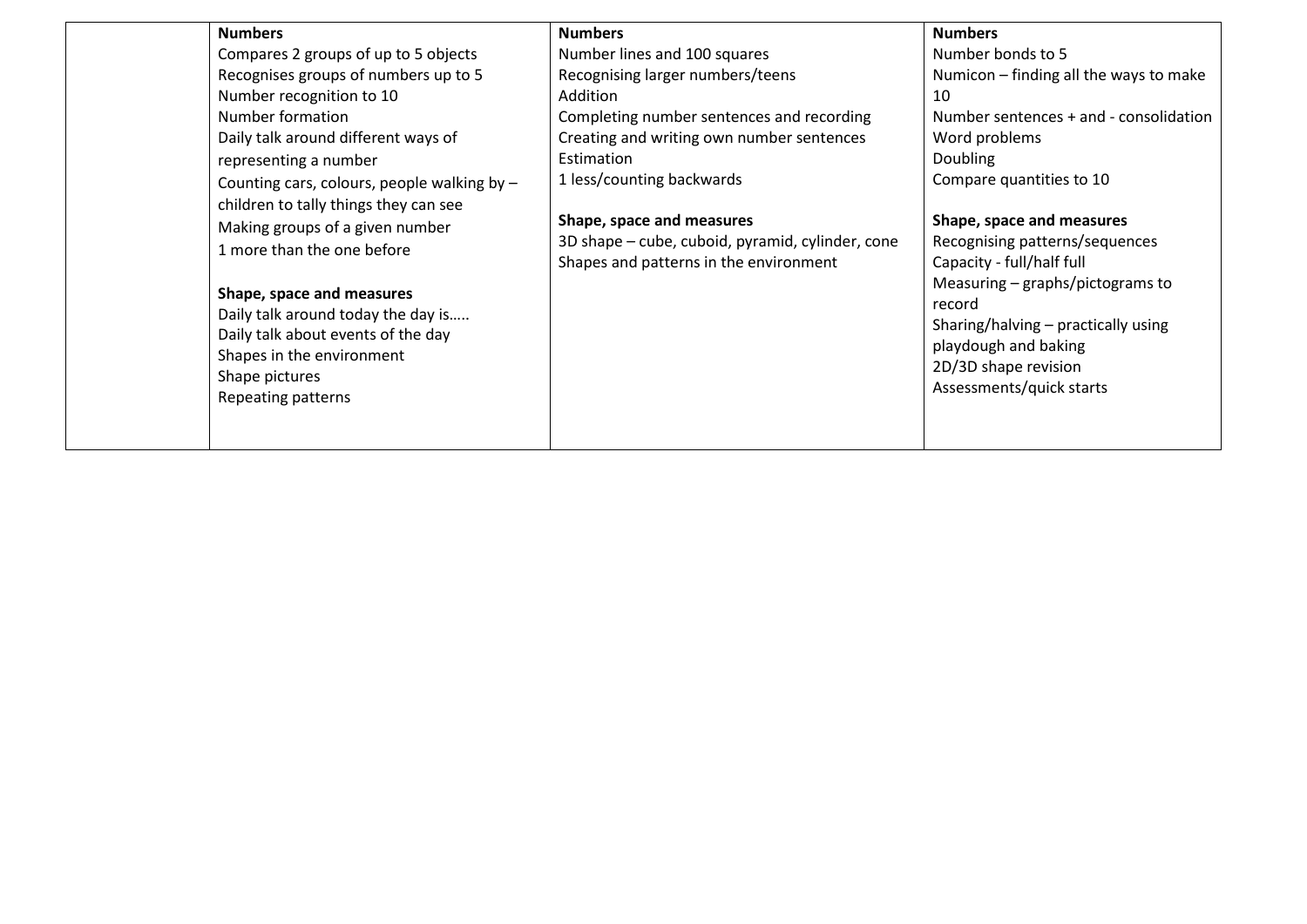| <b>Understanding</b> | What makes me marvellous?                     | Was it once a mixed-up time?                        | Are all minibeasts scary?                 |
|----------------------|-----------------------------------------------|-----------------------------------------------------|-------------------------------------------|
| of the world         | Why are there so many leaves on the           | Where in our world can we go?                       | Who can I ask for help?                   |
|                      | ground?                                       |                                                     |                                           |
|                      |                                               | <b>People and communities</b>                       | <b>People and communities</b>             |
|                      | <b>People and communities</b>                 | Chinese New Year- Chinese cultural festival         | People from different countries           |
|                      | Who lives in my house?                        | Mother's Day - traditions                           | (cultures/traditions)                     |
|                      | Family                                        | Easter - Christian festival                         | People who help us (jobs and roles)       |
|                      | All about me                                  | Holi - Hindu festival                               | Circle time - share summer                |
|                      | Christmas - Christian festival                | Talk about similarities and differences between     | experiences, similarities and differences |
|                      | Diwali - Hindu/Sikh festival                  | this country and other countries                    | Eid - Muslim festival                     |
|                      |                                               | Stories, non-fiction texts and maps                 | Father's Day - traditions                 |
|                      | <b>Technology</b>                             |                                                     |                                           |
|                      | ICT - learn parts of the computer - keyboard, | <b>Technology</b>                                   | <b>Technology</b>                         |
|                      | mouse and monitor                             | Logging on computers                                | ICT - maps - 'Beebot'                     |
|                      | Begin to log on (using colour spots)          | ICT - media project - using a camera                | Coding - Purple Mash                      |
|                      | Mouse skills - use 2Paint to create pictures  | 2Animate and moving pictures                        | Online safety                             |
|                      | Use of iPad safely - model applications       | Video cameras                                       |                                           |
|                      | Model Use of ICT equipment in areas           | Online safety                                       | <b>The World</b>                          |
|                      | 2Simple - fireworks pictures/Rangoli pictures |                                                     | Gardening linked to healthy food we       |
|                      | Online safety                                 | <b>The World</b>                                    | can grow/plant                            |
|                      |                                               | Science experiments - introducing the children to a | How/where do different                    |
|                      | <b>The World</b>                              | variety of experiments                              | fruits/vegetables grow (e.g. in the       |
|                      | Ourselves - talking about our features and    | Weather in different countries                      | ground, on a plant or tree?)              |
|                      | talents                                       | Maps - looking at different countries around the    | Healthy lifestyle                         |
|                      | How are we the same/different as each other?  | world                                               | Minibeasts and their habitats             |
|                      | Comparing 'ourselves' and other communities   | Travel to different countries - how would we get    | Lifecycle of a butterfly                  |
|                      | around the world (Diwali, Christmas, Bonfire  | there?                                              |                                           |
|                      | Night)                                        | Animals from different countries                    |                                           |
|                      | Autumn - what is happening around us?         |                                                     |                                           |
|                      | How is the world changing?                    |                                                     |                                           |
|                      | Autumn walk around our school - looking at    |                                                     |                                           |
|                      | leaves, conkers, talking about the weather    |                                                     |                                           |
|                      | Winter - what is happening around us?         |                                                     |                                           |
|                      | How is the world changing?                    |                                                     |                                           |
|                      | Ice excavating - freeze toys in water, frozen |                                                     |                                           |
|                      | water in glove                                |                                                     |                                           |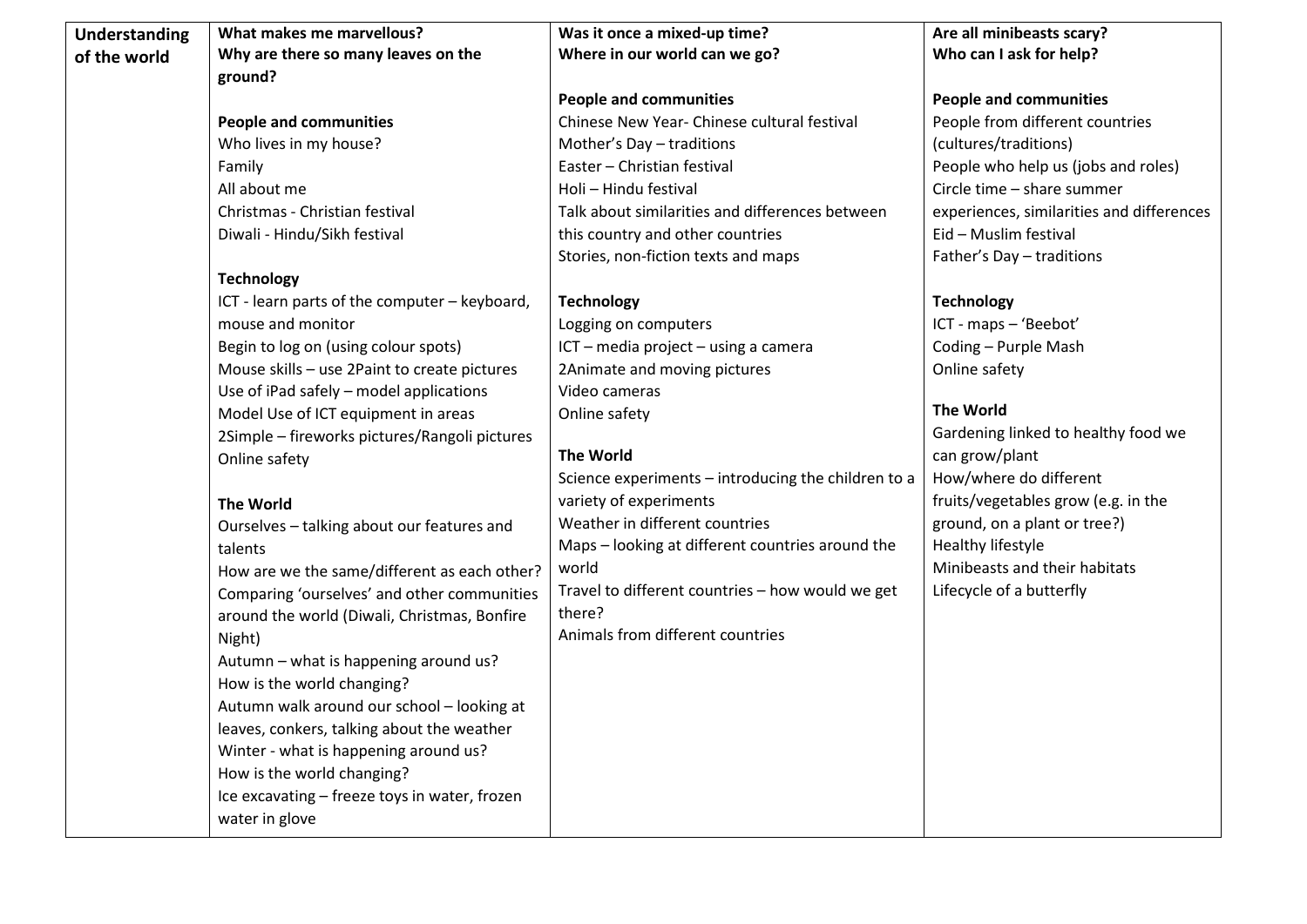| <b>Physical</b>    | <b>Moving and Handling</b>                      | <b>Moving and Handling</b>                          | <b>Moving and Handling</b>                   |
|--------------------|-------------------------------------------------|-----------------------------------------------------|----------------------------------------------|
| <b>Development</b> | What do different parts of the body do?         | Dance – learning, practising and performing a       | Athletics and ball skills (rolling, kicking, |
|                    | Squiggle While You Wiggle - letter shapes       | routine of movements                                | throwing and catching)                       |
|                    | (gross motor)                                   | Squiggle While You Wiggle - letter shapes (gross    | Team games                                   |
|                    | Activate                                        | motor and fine motor)                               | Negotiate space and obstacles safely         |
|                    | Dough Disco                                     | Activate                                            | with consideration for themselves and        |
|                    | Let's Move (BBC School Radio)                   | Dough Disco                                         | others                                       |
|                    | Runs with spatial awareness                     | Fine motor skill opportunities                      | Sports week                                  |
|                    | Movement                                        | Shows a preference for a dominant hand              | Activate                                     |
|                    | Fine motor skill opportunities                  | Outdoor area equipment                              | Dough Disco                                  |
|                    | Manipulates a range of tools and equipment      |                                                     | Fine motor skill opportunities               |
|                    | Outdoor area equipment                          |                                                     | Outdoor area equipment                       |
|                    |                                                 | <b>Health and self-care</b>                         |                                              |
|                    | <b>Health and self-care</b>                     | Handwashing and hygiene (catch it, bin it, kill it) | <b>Health and self-care</b>                  |
|                    | Handwashing and hygiene (catch it, bin it, kill | Managing own personal needs                         | Handwashing and hygiene                      |
|                    | it)                                             | Describing physical changes to their body linked to | Managing own personal needs                  |
|                    | Managing own personal needs                     | emotions                                            | Children to continue to be independent       |
|                    | Putting on own coats including                  | Children to continue to be independent at dressing  | at dressing with support                     |
|                    | zipping/unzipping                               | with support                                        | Tooth brushing                               |
|                    | Children become more confident at dressing      | Tooth brushing                                      | Clothing suitable for summer                 |
|                    | with support                                    | Healthy lifestyle - healthy and unhealthy food      | Staying safe in the sun                      |
|                    | Clothing for the weather                        |                                                     |                                              |
|                    | Naming and identifying different parts of the   |                                                     |                                              |
|                    | body                                            |                                                     |                                              |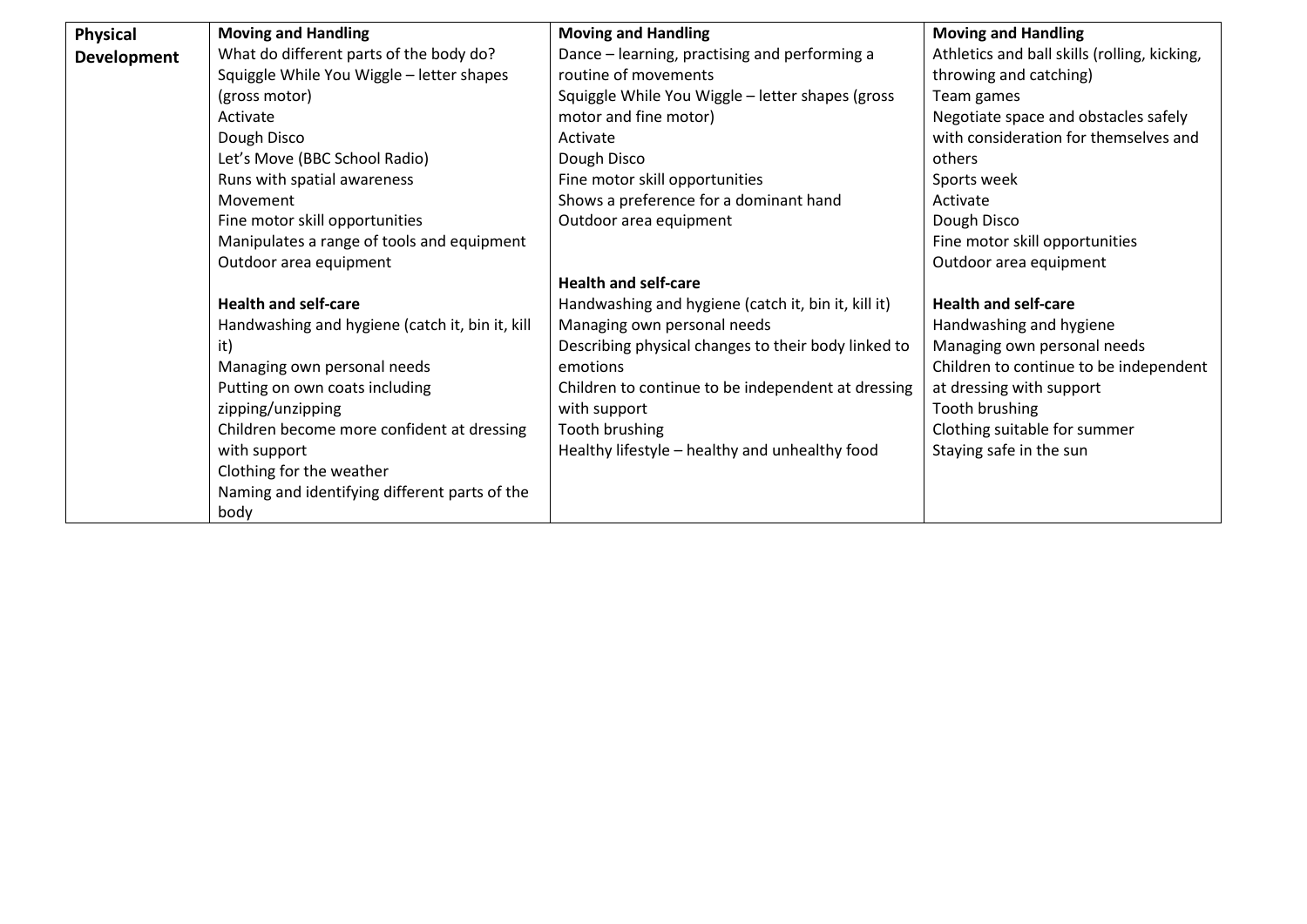| <b>PSED</b> | Systems, rules and classroom routines<br>Understanding the implications of their<br>choices<br>Knows it's okay to be wrong<br>Lunchtime routines - healthy eating<br>I wonder/surprise box/question bags<br>Circle time/friends<br>Sharing and taking turns<br>Feelings and emotions<br>Similarities and differences<br>Modelling all areas in the classroom<br>Use of puppets circle time<br>R.E syllabus - 'Being Special' | Systems/rules<br>'Spread the Happiness/Kindness'<br>SRE (Sex and Relationship Education)<br>Lunchtime routines - healthy eating<br>Circle time/friends<br>wonder/surprise box/question bags<br>Similarities and differences between ourselves and<br>others<br>R.E syllabus – special stories and objects<br>Circle time | Systems/rules<br>Lunchtime routines - healthy eating<br>Circle time/friends<br>Be confident to try new activities<br>To show independence, resilience and<br>perseverance<br>I wonder/surprise box/question bags<br>Circle time<br>Box full of emotions<br>Use of puppets circle time<br>RE syllabus - special places<br>Transition into Year 1 |
|-------------|------------------------------------------------------------------------------------------------------------------------------------------------------------------------------------------------------------------------------------------------------------------------------------------------------------------------------------------------------------------------------------------------------------------------------|--------------------------------------------------------------------------------------------------------------------------------------------------------------------------------------------------------------------------------------------------------------------------------------------------------------------------|-------------------------------------------------------------------------------------------------------------------------------------------------------------------------------------------------------------------------------------------------------------------------------------------------------------------------------------------------|
|-------------|------------------------------------------------------------------------------------------------------------------------------------------------------------------------------------------------------------------------------------------------------------------------------------------------------------------------------------------------------------------------------------------------------------------------------|--------------------------------------------------------------------------------------------------------------------------------------------------------------------------------------------------------------------------------------------------------------------------------------------------------------------------|-------------------------------------------------------------------------------------------------------------------------------------------------------------------------------------------------------------------------------------------------------------------------------------------------------------------------------------------------|